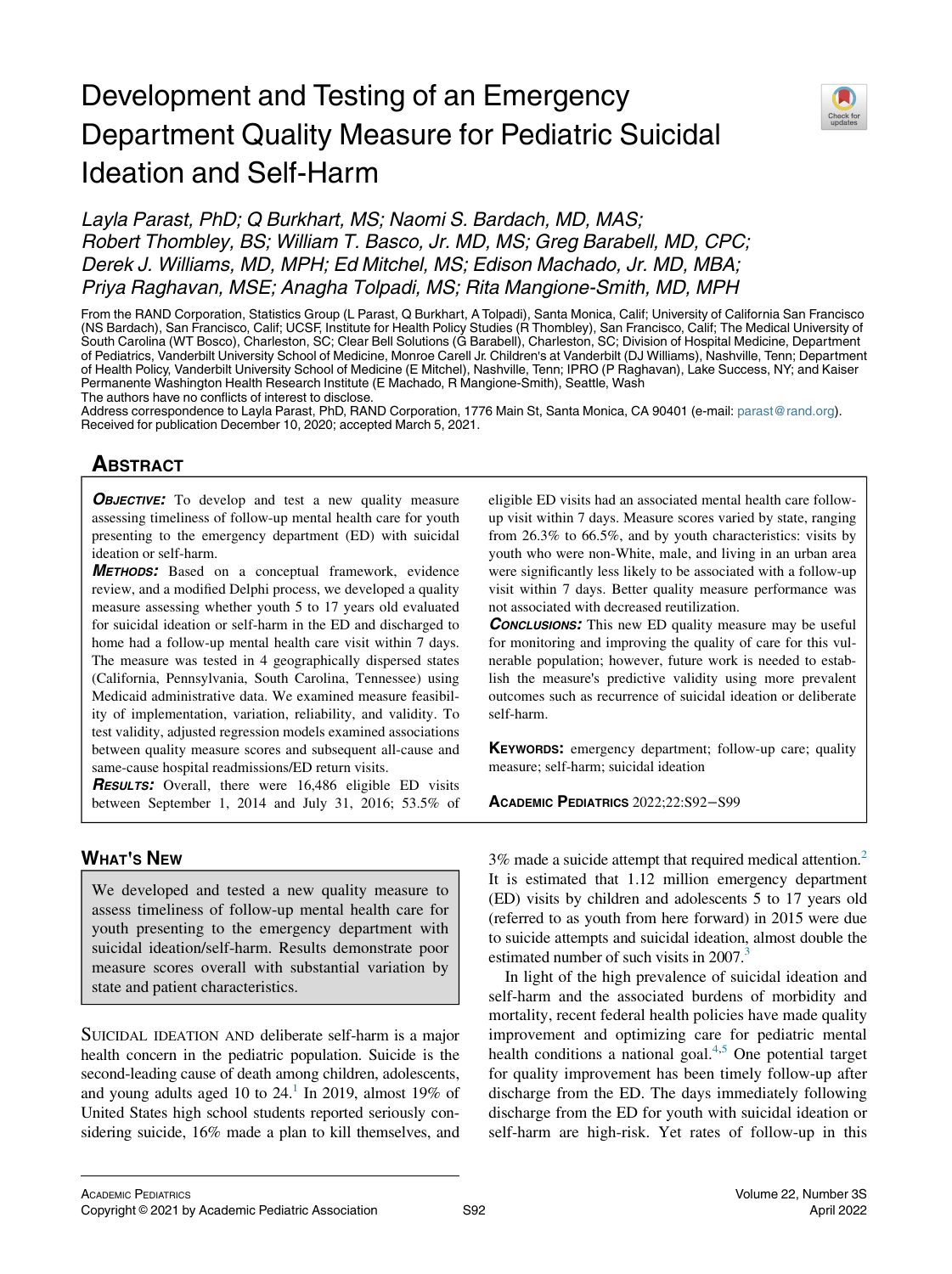population are variable, ranging from 39% to 87%, with a higher likelihood of follow-up among those with an existing psychiatric diagnosis.6−[10](#page-6-4)

In order to develop and evaluate the validity of pediatric quality measures related to mental health care, the Pediatric Quality Measures Program (PQMP) funded Center of Excellence on Quality of Care Measures for Children with Complex Needs was charged with developing quality measures to assess hospital-based mental health services for youth. In this paper, we describe the development and testing of a new quality measure that assesses whether youth presenting to the ED for suicidal ideation or self-harm received timely follow-up mental health care.

Specifically, the measure assesses whether a follow-up visit with a mental health care provider occurred within 7 days of the index ED visit. Evidence supporting this measure includes previous findings that timely follow-up after an ED visit for suicidal ideation/self-harm is associated with a longer period of time to the next ED visit, and lower rates of subsequent suicidal ideation/self-harm.[7](#page-6-5)[,11](#page-6-6)−<sup>17</sup> In addition, prior work has shown that active engagement strategies based on cognitive analytic or behavioral therapies, such as Therapeutic Assessment and Family Intervention for Suicide Prevention, can be effective in facilitating men-tal health treatment access and ongoing participation.<sup>[18](#page-6-7)−21</sup> While there is no common standard for how soon after discharge the appointment should occur, within one week parallels other recommendations and published studies and was judged to be a reasonable amount of time for the appointment to occur by a Delphi panel (see Method) that

# assessed the face validity of this measure. $9,22-24$  $9,22-24$  $9,22-24$

# **METHOD**

# MEASURE DEVELOPMENT

Measure development began with the creation of a con-ceptual framework<sup>[25](#page-6-10)</sup> and a thorough review of existing clinical practice guidelines<sup>[26,](#page-6-11)[27](#page-6-12)</sup> and existing literature on hospital-based care for youth with suicidal ideation/selfharm; details of this literature review are described else-where.<sup>[28](#page-6-13)</sup> Based on this framework and evidence review, we developed draft quality measures to assess hospitalbased care for youth with suicidal ideation or self-harm. Using the RAND−University of California, Los Angeles, modified Delphi method, a multistake holder panel evaluated and scored each measure on validity and feasibility. This approach was used to identify measures for further development and testing. $^{28}$  $^{28}$  $^{28}$  This method resulted in 21 measures endorsed for potential field-testing: 4 measures to be assessed using a caregiver survey<sup>[25](#page-6-10)</sup>, 16 measures to be assessed using medical record abstraction<sup>28</sup>, and 1 measure to be assessed using administrative (claims) data.

In this paper, we focus on the development and testing of the one administrative data quality measure endorsed by the panel, which concerned timely follow-up care for youth presenting to the ED with suicidal ideation/ self-harm and discharged to home (development and testing of the remaining 20 measures has been described elsewhere $^{25,28}$  $^{25,28}$  $^{25,28}$  $^{25,28}$ ).

### MEASURE DEFINITION

Denominator: Eligible ED visits attended by youth 5 to 17 years old with a diagnosis (not necessarily primary) of suicidal ideation or self-harm who were discharged to home. For the visit to be eligible, the youth had to be enrolled in the health plan (in this case Medicaid) at the time of the ED visit and for at least one month after the ED visit. ED visits followed by an inpatient admission within 7 days were not eligible because these patients may have had an appointment scheduled with an outpatient mental health provider within the 7-day window but were admitted and so could not attend the appointment. ED visit eligibility was determined using administrative billing codes and an algorithm that indicated the presence of Evaluation & Management Current Procedural Terminology (CPT) codes and a Place of Service code 23 (emergency room-hospital), or a revenue center code of 0450- 0459 (emergency room) or 0981 (professional fees-emergency room). Visits for suicidal ideation or self-harm were identified using International Classification of Diseases, Ninth Revision (ICD-9) codes of E950-E959, V62.84, or 3[00.9 o](#page-6-14)r ICD-10 codes; see [Appendix](#page-5-1) for ICD-10 codes. $29-31$ 

Numerator: Eligible ED visits that were followed by a mental health care visit (including tele-health) within 7 days of discharge. CPT codes associated with mental health care service provision were used to identify followup visits that fulfilled this measure definition (see [Appen](#page-5-1)[dix](#page-5-1) for further details).

The quality measure was dichotomously scored: if a youth having an ED visit for suicidal ideation or selfharm subsequently had a follow-up mental health care visit (including tele-health) within 7 days of ED discharge, the measure score was one, otherwise the measure score was zero. At the State Medicaid health plan level, the measure score was calculated as the percentage of scores that were equal to one, with higher percentages indicating better quality of care.

# FIELD TEST SAMPLE

We tested the measure in 4 State Medicaid insurance programs: South Carolina (SC), California (CA), Tennessee (TN), Pennsylvania (PA). Specifically, we assessed the feasibility of using existing administrative data to score this quality measure, examine variation in measure performance, and evaluate the predictive validity of the measure. In state Medicaid administrative data, we identified all eligible ED visits (defined above) between September 1, 2014 and July 31, 2016. Although the measure specifications require continuous enrollment for only one month following the index ED visit, here we required the youth to be continuously enrolled in Medicaid for 2 months immediately following the ED visit to allow for validation metric availability, described below. For youth with multiple eligible ED visits between September 1, 2014 and July 31, 2016, only the first eligible ED visit was included (that is, a youth may only contribute to the measure denominator one time). As described above, to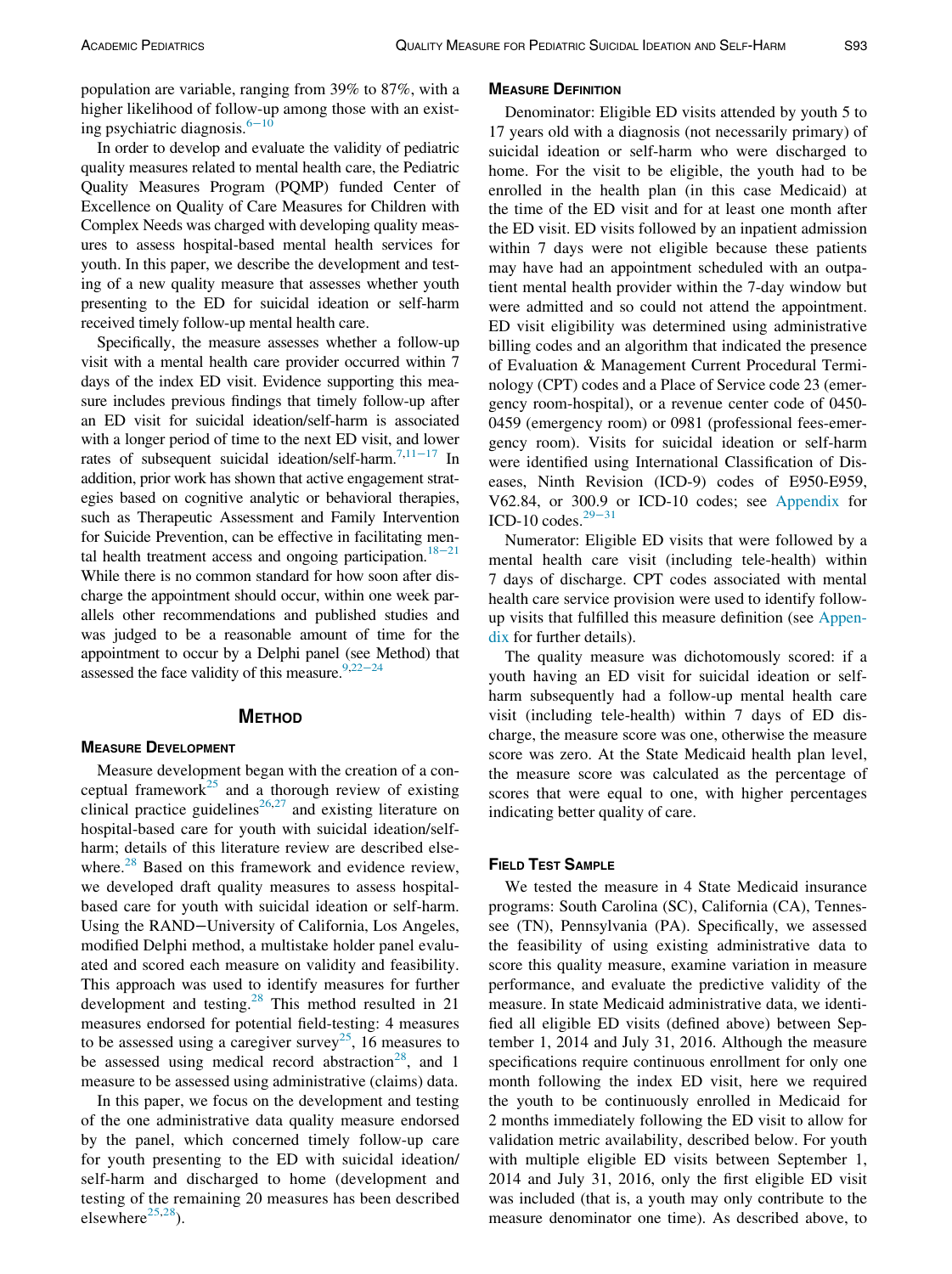pass the quality measure and be counted in the numerator, a youth with an eligible ED visit had to have an associated administrative claim indicating a mental health care follow-up visit occurred within 7 days of ED discharge.

#### VALIDATION METRICS

We used 4 validation metrics to examine the measure's predictive validity: 1) all-cause ED return visits within 8 to 30 days of the index ED visit; 2) all-cause inpatient admissions within 8 to 30 days of the index ED visit; 3) samecause ED return visits within 8 to 30 days of the index ED visit; and 4) same-cause inpatient admissions within 8 to 30 days of the index ED visit. Codes used to identify samecause visits/admissions were the same codes used to assess eligibility for the measure (see [Appendix\)](#page-5-1). ED visits within the first 7 days of the index ED visit were not counted as return visits ( $N = 1,675$ ; 84% of these were among youth in CA, 39% were among Hispanic youth, 37% were among White youth) because it is possible that an ED return visit occurring within this time-frame might have occurred prior to a scheduled mental health care follow-up visit (which we hypothesized may prevent such reutilization). Based on previous work showing that engagement in treatment can reduce future suicidal ideation,<sup>12−14</sup> we hypothesized that better performance on the quality measure would be associated with decreased 30-day ED return visits and hospital admissions.

# MEASURE TESTING

Measure feasibility was evaluated by examining the eligibility counts by state. Variation in measure scores by youth characteristics was assessed using multivariate logistic regression. We examined the independent association between performance on the quality measure and age, gender, race/ethnicity, and residence in a metropolitan statistical area (MSA).

Since this measure was developed primarily for implementation at the health plan level, we assessed health plan-level (managed care organization [MCO]) and hospital-level (1) variability and (2) reliability using an intraclass correlation coefficient (ICC) which assesses the extent to which the quality measure can differentiate between hospitals/health plans in terms of performance. The ICC was used to calculate the number of eligible visits per hospital/health plan needed to achieve excellent reliability using the Spearman-Brown formula.<sup>[32](#page-6-16)</sup> This assessment of reliability parallels the National Quality Forum measure evaluation criteria which states that a measure must be well-defined and precisely specified so it can be implemented consistently within and across organizations and allow for comparability. $33$  Health plan information was not available for SC and thus, SC was only included in the hospital-level reliability assessment.

Predictive validity was examined using logistic regression models (pooling all states) adjusted for state, race/ ethnicity, age, and gender where the outcomes were the validation metrics described above. Study procedures and use of data were approved by each state's Medicaid agency and the institutional review board of the RAND Corporation.

# **RESULTS**

# **FEASIBILITY**

Overall, there were 16,486 eligible ED visits: 1,161 in South Carolina, 9930 in California, 2178 in Tennessee, and 3217 in Pennsylvania. These eligible ED visits occurred in a total of 2288 hospitals.

Over one-third of eligible visits were among youth 16 to 17 years old, more than half were among females, 43% were among White youth, and the majority were among youth living in an MSA ([Table 1](#page-2-0)). Distributions of all

#### <span id="page-2-0"></span>Table 1. Characteristics of Youth with an Eligible ED Visit for Suicidal Ideation/Self-Harm

|                              | Overall       | South Carolina | California   | Tennessee    | Pennsylvania |
|------------------------------|---------------|----------------|--------------|--------------|--------------|
|                              | $N = 16,486$  | $N = 1,161$    | $N = 9,930$  | $N = 2,178$  | $N = 3,217$  |
|                              | N(% )         | N(%            | N(% )        | N(% )        | N(% )        |
| <b>Youth Characteristics</b> |               |                |              |              |              |
| Age $***$                    |               |                |              |              |              |
| $5 - 12$ years               | 2842 (17.2%)  | 301 (25.9%)    | 1452 (14.6%) | 397 (18.2%)  | 692 (21.5%)  |
| $13 - 15$ years              | 7364 (44.7%)  | 499 (43.0%)    | 4530 (45.6%) | 955 (43.9%)  | 1380 (42.9%) |
| $16 - 17$ years              | 6280 (38.1%)  | 361 (31.1%)    | 3948 (39.8%) | 826 (37.9%)  | 1145 (35.6%) |
| Gender***                    |               |                |              |              |              |
| Male                         | 5980 (36.3%)  | 457 (39.4%)    | 3337 (33.6%) | 873 (40.1%)  | 1313 (40.8%) |
| Female                       | 10506 (63.7%) | 704 (60.6%)    | 6593 (66.4%) | 1305 (59.9%) | 1904 (59.2%) |
| Race/ethnicity***            |               |                |              |              |              |
| Hispanic                     | 5033 (30.5%)  | $34(2.9\%)$    | 4559 (45.9%) | $67(3.1\%)$  | 373 (11.6%)  |
| White                        | 7090 (43.0%)  | 526 (45.3%)    | 3061 (30.8%) | 1312 (60.2%) | 2191 (68.1%) |
| African American             | 2111 (12.8%)  | 357 (30.8%)    | 932(9.4%)    | 284 (13.0%)  | 538 (16.7%)  |
| Asian/Pacific Islander       | $319(1.9\%)$  | $3(0.3\%)$     | 289 (2.9%)   | $9(0.4\%)$   | 18 (0.6%)    |
| Other/Unknown                | 1933 (11.7%)  | 241 (20.8%)    | 1089 (11.0%) | 506 (23.2%)  | 97 (3%)      |
| Lives in MSA***              |               |                |              |              |              |
| No                           | 2297 (13.9%)  | 315 (27.2%)    | 574 (5.8%)   | 765 (35.1%)  | 643 (20.0%)  |
| Yes                          | 14182 (86.1%) | 843 (72.8%)    | 9353 (94.2%) | 1412 (64.9%) | 2574 (80.0%) |

<span id="page-2-1"></span>Notes: Significance indicates differences in characteristics between states;

\*\*\* $P < .001$ .

MSA indicates metropolitan statistical area.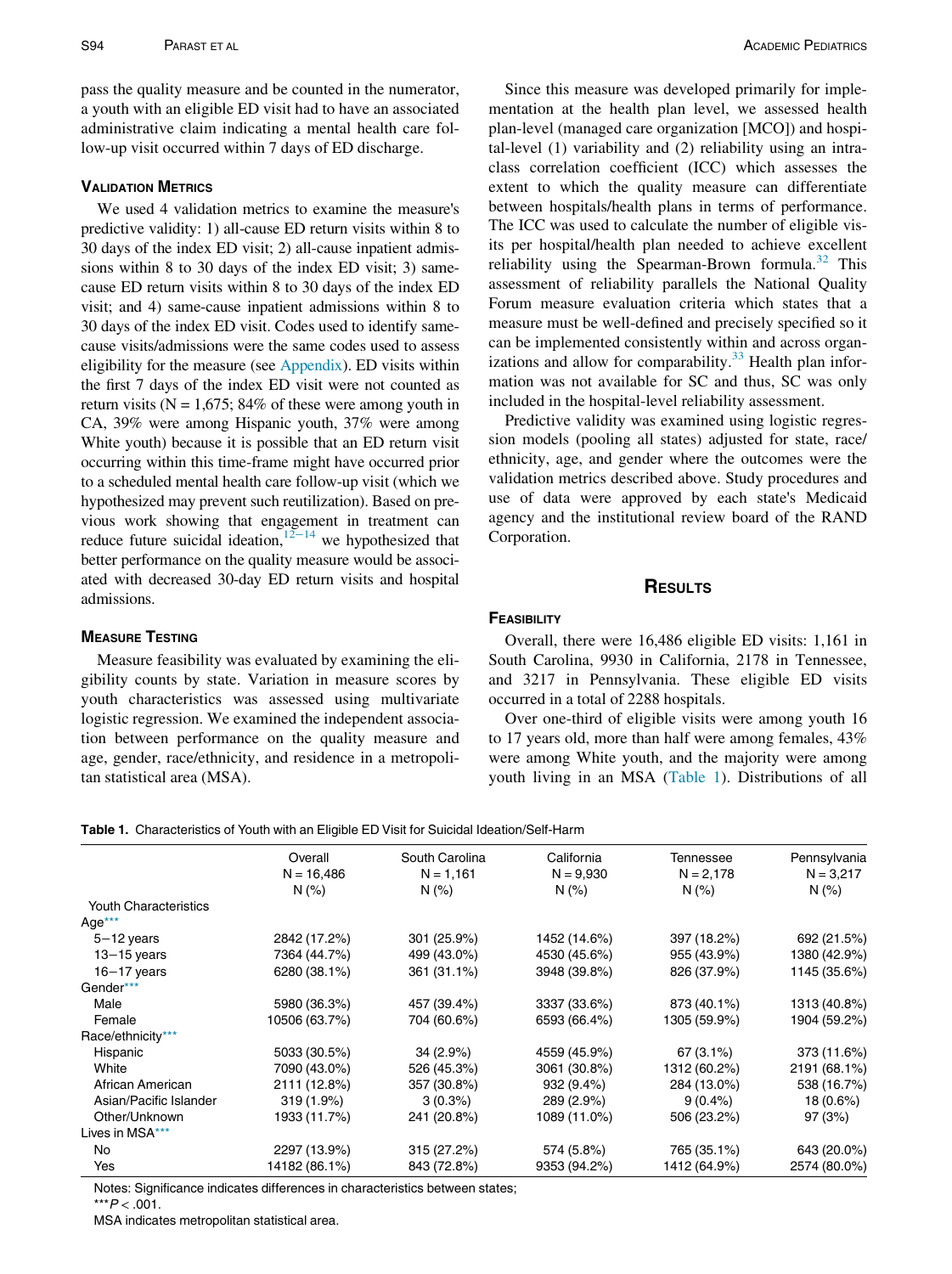characteristics significantly differed across states. As expected, differences in the race/ethnicity distribution by state reflect the different composition of the states' populations; $34$  for example, CA had a much higher percentage of visits by Hispanic youth (45.9% in CA vs 2.9% in SC, 3.1% in TN, 11.6% in PA).

### MEASURE PERFORMANCE, VARIATION, AND RELIABILITY

Overall performance was 53.5% across all eligible ED visits in all states. The measure scores differed dramatically by state: from 26.3% in Tennessee to 66.5% in California ([Table 2,](#page-3-0)  $P < .0001$ ). Visits by non-White youth were significantly less likely to result in a follow-up visit within 7 days compared to White youth, whereas females and those not living in an MSA were more likely to have a follow-up visit within 7 days compared to males and those living in an MSA, respectively.

With respect to variability, health-plan level measure scores ranged from 0% to 100% with a median of 67.9%, a mean of 64.4%, and an interquartile range (IQR) of 43.4% to 88.8%. Hospital level scores ranged from 0% to 100% with a median, mean, and IQR of 46.2%, 46.6%, and 0% to 100%, respectively. With respect to reliability, the health-plan level and hospital-level ICCs were 0.30 and 0.36, respectively. Based on the Spearman-Brown formula<sup>32</sup>, this means that 21 eligible visits per health plan or 16 eligible visits per hospital would be needed to achieve a reliability of .90, respectively.

# **VALIDATION**

Overall, 1436 (8.7%) of the eligible ED visits were followed by a return ED visit (for any reason) within 8 to 30 days and 414 (2.5%) were followed by an inpatient admission (for any reason) within 8 to 30 days; 121 (0.7%) were followed by a same-cause return ED visit within 8 to 30 days and 72 (0.4%) were followed by a same-cause inpatient admission within 8 to 30 days. Having a mental health care follow-up visit within 7 days after the index ED visit was not significantly associated with either 30-day ED return visits (odds ratio =  $1.08$ ; 95% confidence interval = 0.96, 1.21;  $P > .05$ ), 30-day inpatient admissions (odds ratio = 1.07; 95% confidence interval = 0.87, 1.31;  $P > .05$ ), 30-day same-cause ED return visits (odds ratio =  $1.08$ ; 95% confidence interval = 0.74, 1.58;  $P > .05$ ), or 30-day same-cause inpatient admissions (odds ratio =  $0.91$ ; 95% confidence interval =  $0.55$ , 1.50;  $P > .05$ ).

# **DISCUSSION**

This paper describes the development and testing of a new quality measure that assesses mental health followup care for youth aged 5 to 17 years presenting to the ED with suicidal ideation or self-harm. Given the high prevalence of depression in this age group,  $35,36$  $35,36$  $35,36$  and the associated risk of suicide, the relatively low scores observed in our study should be of concern to clinicians and

<span id="page-3-0"></span>Table 2. Measure Scores Overall, by State, and by Youth Characteristics

|                        | Measure Score (0-100%) |                                                            |  |  |
|------------------------|------------------------|------------------------------------------------------------|--|--|
| Overall                | 53.5%                  |                                                            |  |  |
| State*** <sup>†</sup>  | Measure Score (0-100%) |                                                            |  |  |
| South Carolina         | 32.3%                  |                                                            |  |  |
| California             | 66.5%                  |                                                            |  |  |
| Tennessee              | 26.3%                  |                                                            |  |  |
| Pennsylvania           | 39.2%                  |                                                            |  |  |
| Youth Characteristics  | Measure Score (0-100%) | Adjusted Odds Ratio (95% Confidence Interval) <sup>‡</sup> |  |  |
| Youth age              |                        |                                                            |  |  |
| $5-12$ years (ref)     | 51.5%                  | 1.00                                                       |  |  |
| $13 - 15$ years        | 54.6%                  | 0.95(0.86, 1.04)                                           |  |  |
| $16 - 17$ years        | 53.1%                  | $0.88(0.80, 0.97)$ **                                      |  |  |
| Youth gender           |                        |                                                            |  |  |
| Male (ref)             | 50.7%                  | 1.00                                                       |  |  |
| Female                 | 55.0%                  | $1.10(1.03, 1.18)$ <sup>**</sup>                           |  |  |
| Youth race/ethnicity   |                        |                                                            |  |  |
| Hispanic               | 62.9%                  | $0.84$ (0.77, 0.92)***                                     |  |  |
| White (ref)            | 51.0%                  | 1.00                                                       |  |  |
| African American       | 43.6%                  | $0.73(0.65, 0.81)$ ***                                     |  |  |
| Asian/Pacific Islander | 57.7%                  | $0.69(0.54, 0.87)$ **                                      |  |  |
| Other/unknown          | 48.1%                  | $0.79(0.71, 0.88)$ ***                                     |  |  |
| Lives in MSA           |                        |                                                            |  |  |
| No                     | 47.5%                  | $1.43(1.29, 1.58)$ ***                                     |  |  |
| Yes (ref)              | 54.4%                  | 1.00                                                       |  |  |

Notes: Measure is percentage of eligible ED visits where a follow-up visit with a mental health care provider occurred within 7 days of the ED visit, MSA indicates metropolitan statistical area;

†Significance indicates differences in measure scores between states;

<span id="page-3-1"></span>‡Odds ratio and significance logistic regression results examining differences in measure scores by youth characteristic, adjusted for state and all other youth characteristics in this table;

 $*P < .05$ .

 $*$  $P$  < .01.

\*\*\* $P < .001$ .

ref indicates the reference group when testing for differences in measure scores by characteristic.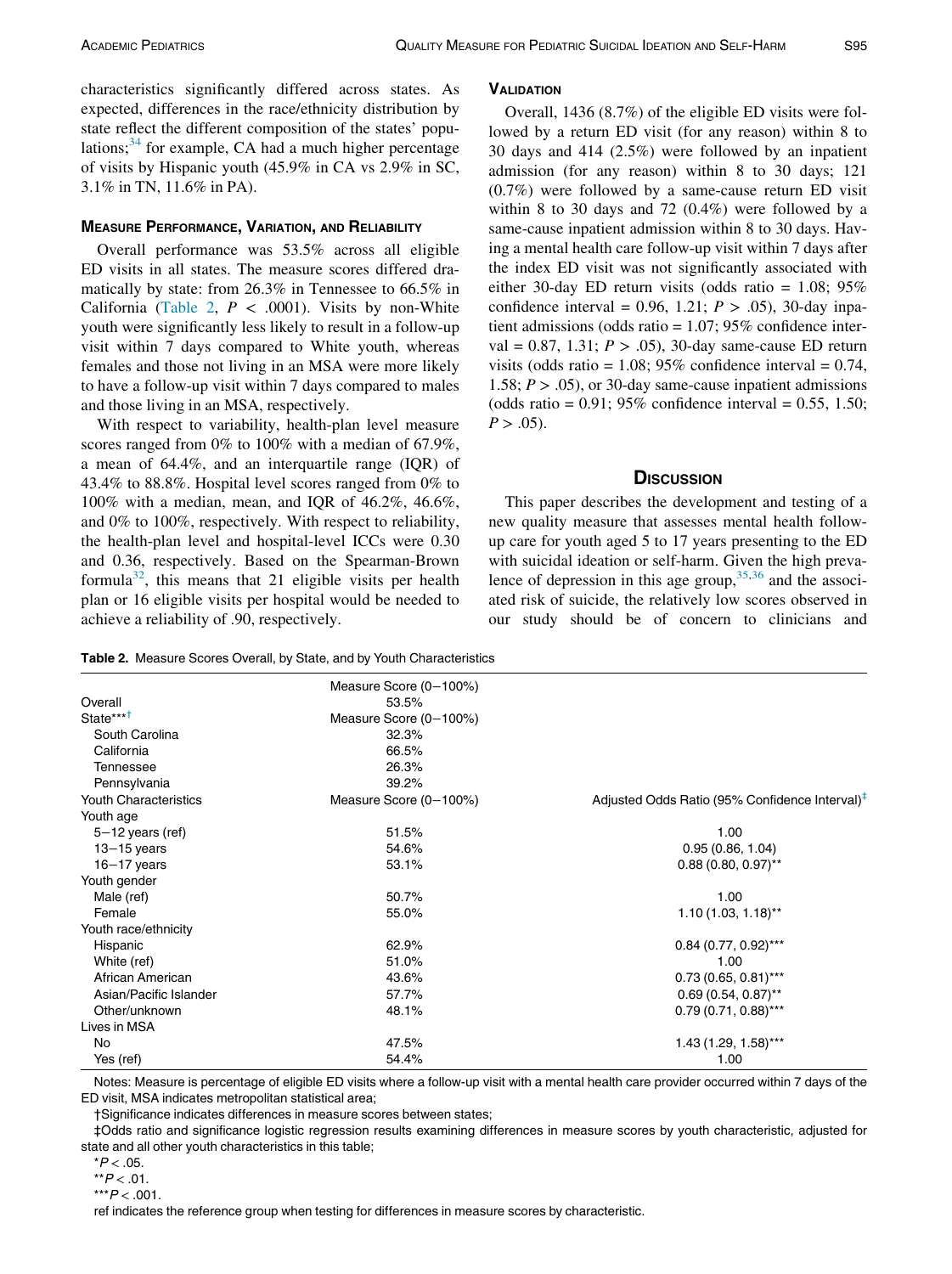policymakers. Overall, only 53.5% of ED visits for suicidal ideation or self-harm resulting in a discharge to home were followed by a mental health care follow-up visit within 7 days, and this percentage was even lower (<40%) in 3 of the 4 states where it was assessed.

Our results are relatively consistent with previous work which has shown moderate rates of follow-up in this pop-ulation ranging from 39% to 87%.<sup>6[−](#page-6-4)8[,24](#page-6-21)</sup> From a provider perspective, it is important to consider the barriers to accessing follow-up care that these youth and their caregivers may face. Caregiver concerns about lengthy evaluations, long waiting periods, billing procedures, provider availability, and time off work/school may contribute to lack of follow-up. $37,38$  $37,38$  In addition, caregiver perceptions regarding the severity of their child's mental health conditions may hinder follow-up. $39$  Mental health care provider capacity may in part explain the wide range of measure performance across states. For example, the lowest measure score was observed in TN at 26.3% and TN, of the 4 states, also has the lowest mental health provider capacity (eg, 41 counties in TN versus less than 10 in each of the other 3 states have less than one psychologist per 10,000 children aged 0−17 years).[40,](#page-6-25)[41](#page-6-26) Certainly, lack of mental health provider capacity would limit the ability of providers and caregivers to ensure timely follow-up.

Our examination of reliability at the health-plan and hospital-level demonstrates that excellent reliability can be achieved with a relatively moderate sample size ie, 21 per health plan or 16 per hospital, thus implying that this measure can usefully distinguish between health plans/ hospitals with respect to performance. Future use of measure scores may be helpful in identifying high vs low measure performance and thus, help with targeting quality improvement interventions as needed.

Based on our conceptual framework and prior evidence showing decreased recurrence of suicidal ideation and suicide attempts,  $11,16,17$  $11,16,17$  $11,16,17$  we hypothesized that a mental health care follow-up visit within 7 days would be associated with lower odds of both 30-day ED return visits and inpatient admissions; however, we did not find an association between quality measure scores and these utilization outcomes (all-cause or same-case). There are a few possible explanations for this observed lack of association. First, while a notably high percentage (8.7%) of visits were followed by a return ED visit within 30 days, the utilization outcomes were relatively uncommon events eg, 2.5% for 30-day inpatient admissions, <1% for same-cause outcomes, making small effect sizes difficult to detect without a larger sample size. Second, it may be necessary to consider the use of additional outcome validation measures more closely linked to the potential benefits associated with meeting this quality metric, such as future suicidal ideation,<sup>[9](#page-6-8)</sup> longer-term ongoing mental health follow-up (eg, 90 or 180 days), improvement in Patient Health questionnaire (PHQ-9) $^{42}$  $^{42}$  $^{42}$  scores, time to return to school, or school performance, though importantly, these are not available in claims data. Additional work is needed to better understand the relationship between receipt of appropriate follow-up care and outcomes including those described above and future hospital-based utilization in this population of youth.

Our results demonstrating a lower likelihood of followup within 7 days among non-White youth compared to White youth are concerning and add to existing work showing that minority youth are less likely to receive appropriate mental health care.43−[46](#page-6-30) Such racial/ethnic disparities in mental health care may be driven by a multitude of factors including differences in past experiences with the quality of care received from mental health providers, access to care, stigma, distrust in the mental healthcare system, and/or provider behavior. $47-49$  $47-49$  These findings indicate that it is important for providers to consider the development and implementation of interventions to increase access to services and outreach for these youth and their families.

Interestingly, adjusted analyses highlighted significantly higher quality scores among youth living outside an MSA. Previous work examining access to and utilization of mental health care services has demonstrated the opposite, with individuals living in [more](#page-7-1) urban settings having more access and utilization.<sup>50−52</sup> One possible explanation for our finding is the growing availability of telehealth services for mental health care.  $\frac{53,54}{1}$  $\frac{53,54}{1}$  $\frac{53,54}{1}$  $\frac{53,54}{1}$  If youth living outside an MSA are more likely to engage in telehealth services, that may explain these findings. Importantly, state laws and Medicaid policies regarding telemedicine vary dramatically from state to state. While the utilization of telehealth has substantially increased during the COVID-19 pandemic, we note that this study was conducted in 2014−2016. According to a 2018 report, CA was identified as having progressive telemedicine Medicaid program policies, while TN was identified as moderate, and both PA and SC were identified as hav-ing restrictive telemedicine policies.<sup>[55](#page-7-4)</sup> It is possible that differences in the availability of telehealth programs, telehealth utilization, and telehealth policies may partially explain our observed differences by state and/or our MSA findings. Unfortunately, it was not possible to differentiate between in-person and telehealth follow-up visits in our study, so future research in this area is warranted. If in fact youth in rural areas are more likely than those in urban areas to engage in telemedicine mental health services, this may lead to reductions in suicide rates in rural areas which historically tend to be higher than in urban areas.<sup>[56,](#page-7-5)[57](#page-7-6)</sup>

The development and testing of this new quality measure is an important first step toward addressing the dearth of quality measures available to assess pediatric hospitalbased mental health care. Attempting suicide is a leading predictor of subsequent suicide attempts. $58-61$  $58-61$  Thus, implementing best practices for youth presenting to the ED with suicidal ideation or self-harm has the potential to improve the care of a large proportion of those at risk for future suicide attempts. Previously established guidelines have explicitly recommended mental health follow-up care for this population.<sup>[19](#page-6-31),[62](#page-7-8)</sup>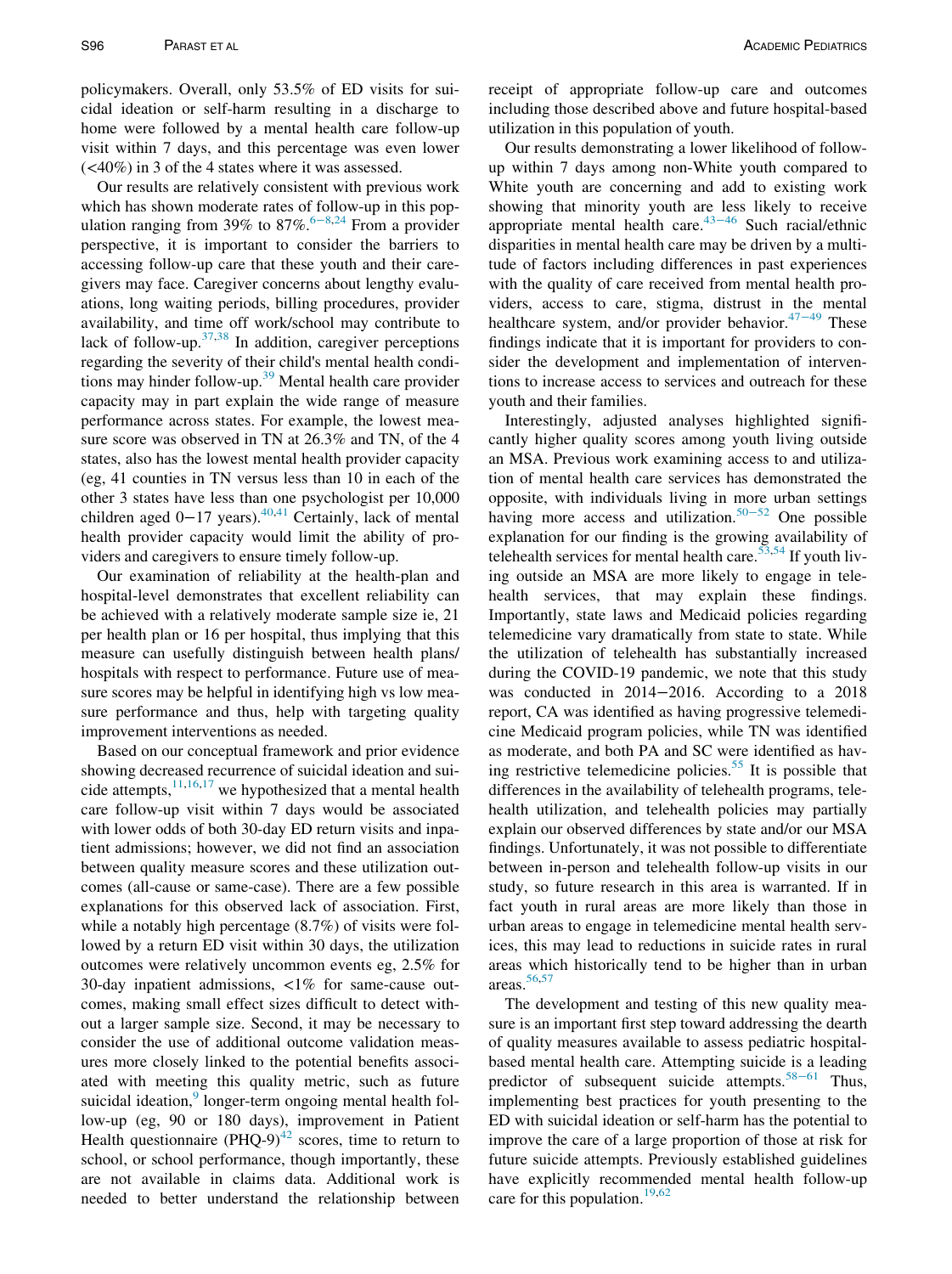This study has some limitations. First, since this measure was only tested in 4 states among youth with Medicaid coverage, our understanding of the implementation and performance on this measure for youth in other states, with other types of insurance, and with different resources and demographic compositions is limited. Second, we may not have identified all eligible youth or all follow-up visits due to imperfect sensitivity/specificity of the codes used, inconsistent or incorrect use of codes, or potential errors or missingness in the administrative data. Though we parallel previous work in our selection of diagnosis codes to identify youth with suicidal ideation or selfharm, there are limitations to relying on diagnosis codes alone (as opposed to in combination with medical record abstraction and/or natural language processing). $29,30$  $29,30$  Similarly, it is possible that there is incorrect or inconsistent (eg, across states) use of codes to identify mental health follow-up visits. Third, we acknowledge that the content and quality of follow-up visits likely varies, and the administrative data measure we developed does not allow us to assess this variation in care or how it may influence outcomes. Fourth, though we adjust for individual characteristics including race/ethnicity, age, and gender in our validation analysis, there may be important unmeasured confounders such as severity of illness not available in administrative data. Lastly, as noted earlier, given the low rates for some of the utilization outcomes (eg,  $\langle 1\%$  for same-cause outcomes), our study may have been underpowered to detect small effect sizes. In addition, quality measures calculated using administrative claims data are difficult to monitor in real-time since claims may take weeks or months after the index visit to be finalized and made available for quality measurement and improvement purposes. However, while more readily available in realtime, quality measures requiring medical record abstraction are comparatively more resource intensive and burdensome.

<span id="page-5-1"></span><span id="page-5-0"></span>In conclusion, this new quality measure evaluates a key aspect of ED care for youth with suicidal ideation or selfharm and may facilitate assessing and improving quality of care for this vulnerable population. The development and testing of this measure is an important first step toward understanding the quality of care received by youth with suicidal ideation or self-harm in the ED setting. This measure could be used in the future to examine and monitor rates of timely follow-up within a hospital, health plan or state over time and/or to examine changes in timely follow-up rate that may occur following mentalhealth related quality improvement interventions in a hospital or health plan. Though our results reflect no association between measure performance and hospital-based reutilization outcomes over a 30-day follow-up period, previous findings have established that timely follow-up after an ED visit for suicidal ideation or self-harm is associated with a longer period of time to the next ED visit, and lower rates of subsequent suicidal ideation and deliberate self-harm.[7](#page-6-5)[,11](#page-6-6)−<sup>17</sup> Nonetheless, future work is needed to establish this measure's predictive validity using more prevalent outcomes, eg, recurrence of suicidal ideation.

## **ACKNOWLEDGMENTS**

Funding: This study was done under funding from a cooperative agreement with the Agency for Healthcare Research and Quality and Centers for Medicare and Medicaid Services, grant number U18HS025291. Research reported in this publication was also supported by the National Center for Advancing Translational Sciences of the National Institutes of Health under Award Number UL1TR002537. The content is solely the responsibility of the authors and does not necessarily represent the official views of the National Institutes of Health. The funders had no role in the study design; in the collection, analysis, or interpretation of data; in the writing of the report; nor in the decision to submit the article for publication.

The views expressed in this article are those of the authors, and no official endorsement by the Agency for Healthcare Research and Quality (AHRQ), the Centers for Medicare and Medicaid Services (CMS), or the Department of Health and Human Services (DHHS) is intended or should be inferred.

This article is published as part of a supplement sponsored by the US Department of Health and Human Services, the Centers for Medicare and Medicaid Services, and the Agency for Healthcare Research and Quality.

#### **APPENDIX**

# ICD-10 CODES USED TO IDENTIFY ED VISITS FOR SUICIDAL IDEATION OR SELF-HARM

T1491, R45851, X71.8XXA, X71.9XXA, X72.XXXA, X73.0XXA, X73.1XXA, X73.2XXA, X73.9XXA, X75. XXXA,X74.01XA, X74.02XA, X74.9XXA, X78.9XXA, X80.XXXA,X81.8XXA, X76.XXXA,X77.2XXA, X83. 2XXA, X83.1XXA, X82.8XXA, X83.0XXA, X83. 8XXA, X79, X76, X77.9, X77.2, X77.3, X77.8, X77.0, X77.1, X77.0, X83.2, X82.0, X82.8, X82.1, X82.2, X83.0, X78.9, X78.2, X78.0, X78.1, X78.8, X71.9, X71.0, X71.3, X71.8, X71.1, X71.2, X83.1, X75, X76, X74.9, X74.01, X72, X73.1, X73.9, X73.8, X73.2, X73.0, X74.8, X83.8, X81.8, X77.0, X81.0, X81.1, X80

# CURRENT PROCEDURAL TERMINOLOGY (CPT) CODES USED TO IDENTIFY MENTAL HEALTH CARE FOLLOW-UP

CPT codes:

2014: 90785, 90791-90792, 90832-90834, 90836-90838, 90839-90840, 90845-90847, 90849, 90853, 90863, 90865, 90867-90870, 90875-90876, 90880, 96101, 96103, 96153, 96154,97770, 96155, 96120, 96151

2016: added 99354, 99355, 99415, 99416, 98968, 99443

HCPC codes: H2010, H2011, H2015, S0201, S9480

# **REFERENCES**

1. CDC. Ten Leading Causes of Death by Age Group, United States −2018. Available at: [https://www.cdc.gov/injury/images/lc-charts/](https://www.cdc.gov/injury/images/lc-charts/leading_causes_of_death_by_age_group_2018_1100w850h.jpg)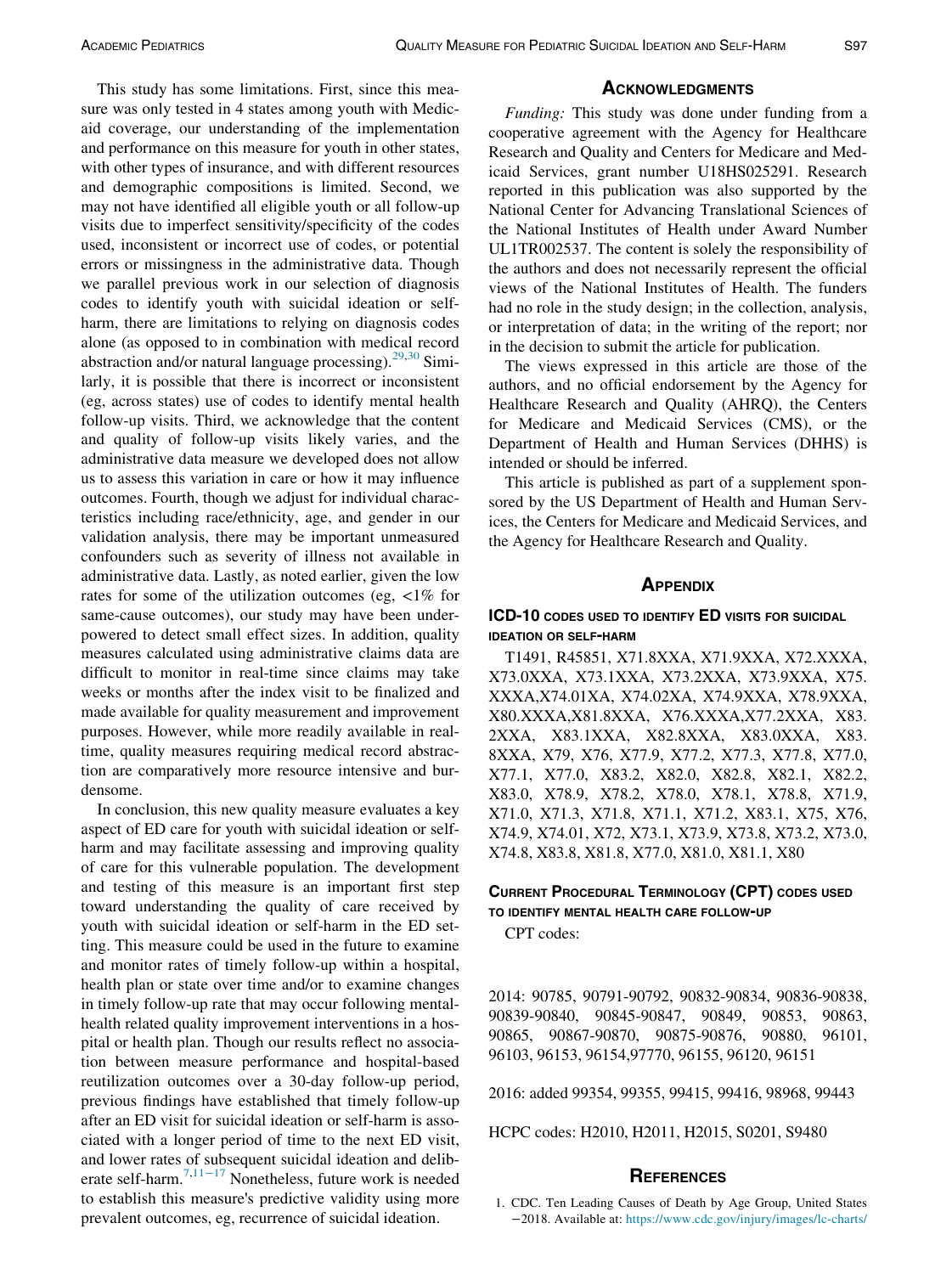[leading\\_causes\\_of\\_death\\_by\\_age\\_group\\_2018\\_1100w850h.jpg](https://www.cdc.gov/injury/images/lc-charts/leading_causes_of_death_by_age_group_2018_1100w850h.jpg). Accessed June 1, 2020.

- <span id="page-6-21"></span><span id="page-6-10"></span><span id="page-6-0"></span>2. CDC. Youth Risk Behavior Survey Data Summary and Trends Report 2009-2019. Available at: [https://www.cdc.gov/healthyyouth/](https://www.cdc.gov/healthyyouth/data/yrbs/pdf/YRBSDataSummaryTrendsReport2019-508.pdf) [data/yrbs/pdf/YRBSDataSummaryTrendsReport2019-508.pdf](https://www.cdc.gov/healthyyouth/data/yrbs/pdf/YRBSDataSummaryTrendsReport2019-508.pdf). Accessed February 2, 2021.
- <span id="page-6-11"></span><span id="page-6-1"></span>3. [Burstein B, Agostino H, Greenfield B. Suicidal attempts and idea](http://refhub.elsevier.com/S1876-2859(21)00147-9/sbref0003)[tion among children and adolescents in US emergency departments,](http://refhub.elsevier.com/S1876-2859(21)00147-9/sbref0003) 2007-2015. JAMA Pediatr[. 2019;173:598–600.](http://refhub.elsevier.com/S1876-2859(21)00147-9/sbref0003)
- <span id="page-6-12"></span><span id="page-6-2"></span>4. Pallone F. Children's Health Insurance Program Reauthorization Act of 2009. Office of the Legislative Council 111th Congress. Public Law No. 111−113.
- <span id="page-6-13"></span><span id="page-6-3"></span>5. Strokoff SL. Patient Protection and Affordable Care Act of 2010. Office of the Legislative Council 111th Congress. Public Law No. 111−148: 288−291.
- <span id="page-6-14"></span><span id="page-6-4"></span>6. [Stewart SE, Manion IG, Davidson S, et al. Suicidal children and](http://refhub.elsevier.com/S1876-2859(21)00147-9/sbref0006) [adolescents with first emergency room presentations: predictors of](http://refhub.elsevier.com/S1876-2859(21)00147-9/sbref0006) six-month outcome. [J Am Acad Child Adolesc Psychiatry](http://refhub.elsevier.com/S1876-2859(21)00147-9/sbref0006). 2001; [40:580–587.](http://refhub.elsevier.com/S1876-2859(21)00147-9/sbref0006)
- <span id="page-6-32"></span><span id="page-6-5"></span>7. [Sobolewski B, Richey L, Kowatch RA, et al. Mental health follow](http://refhub.elsevier.com/S1876-2859(21)00147-9/sbref0007)[up among adolescents with suicidal behaviors after emergency](http://refhub.elsevier.com/S1876-2859(21)00147-9/sbref0007) [department discharge.](http://refhub.elsevier.com/S1876-2859(21)00147-9/sbref0007) Arch Suicide Res. 2013;17:323–334.
- 8. [Litt IF, Cuskey WR, Rudd S. Emergency room evaluation of the](http://refhub.elsevier.com/S1876-2859(21)00147-9/sbref0008) [adolescent who attempts suicide: compliance with follow-up.](http://refhub.elsevier.com/S1876-2859(21)00147-9/sbref0008) J Adolesc Health Care[. 1983;4:106–108.](http://refhub.elsevier.com/S1876-2859(21)00147-9/sbref0008)
- <span id="page-6-17"></span><span id="page-6-16"></span><span id="page-6-8"></span>9. [Fontanella CA, Warner LA, Steelesmith DL, et al. Association of](http://refhub.elsevier.com/S1876-2859(21)00147-9/sbref0009) [timely outpatient mental health services for youths after psychiatric](http://refhub.elsevier.com/S1876-2859(21)00147-9/sbref0009) [hospitalization with risk of death by suicide.](http://refhub.elsevier.com/S1876-2859(21)00147-9/sbref0009) JAMA Network Open. [2020;3:e2012887-e2012887.](http://refhub.elsevier.com/S1876-2859(21)00147-9/sbref0009)
- 10. [Bridge JA, Marcus SC, Olfson M. Outpatient care of young people](http://refhub.elsevier.com/S1876-2859(21)00147-9/sbref0010) [after emergency treatment of deliberate self-harm.](http://refhub.elsevier.com/S1876-2859(21)00147-9/sbref0010) J Am Acad Child [Adolesc Psychiatry](http://refhub.elsevier.com/S1876-2859(21)00147-9/sbref0010)[. 2012;51: 213-222. e211.](http://refhub.elsevier.com/S1876-2859(21)00147-9/sbref0010)
- <span id="page-6-18"></span><span id="page-6-6"></span>11. [Brown GK, Green KL. A review of evidence-based follow-up care](http://refhub.elsevier.com/S1876-2859(21)00147-9/sbref0011) [for suicide prevention: where do we go from here?](http://refhub.elsevier.com/S1876-2859(21)00147-9/sbref0011) Am J Prev Med. [2014;47:S209–S215.](http://refhub.elsevier.com/S1876-2859(21)00147-9/sbref0011)
- <span id="page-6-19"></span><span id="page-6-15"></span>12. [Brown GK, Ten Have T, Henriques GR, et al. Cognitive therapy for](http://refhub.elsevier.com/S1876-2859(21)00147-9/sbref0012) [the prevention of suicide attempts: a randomized controlled trial.](http://refhub.elsevier.com/S1876-2859(21)00147-9/sbref0012) JAMA[. 2005;294:563–570.](http://refhub.elsevier.com/S1876-2859(21)00147-9/sbref0012)
- <span id="page-6-20"></span>13. [Donaldson D, Spirito A, Esposito-Smythers C. Treatment for ado](http://refhub.elsevier.com/S1876-2859(21)00147-9/sbref0013)[lescents following a suicide attempt: results of a pilot trial.](http://refhub.elsevier.com/S1876-2859(21)00147-9/sbref0013) J Am [Acad Child Adolesc Psychiatry](http://refhub.elsevier.com/S1876-2859(21)00147-9/sbref0013). 2005;44:113–120.
- <span id="page-6-22"></span>14. [Katz LY, Cox BJ, Gunasekara S, et al. Feasibility of dialectical](http://refhub.elsevier.com/S1876-2859(21)00147-9/sbref0014) [behavior therapy for suicidal adolescent inpatients.](http://refhub.elsevier.com/S1876-2859(21)00147-9/sbref0014) J Am Acad Child Adolesc Psychiatry[. 2004;43:276–282.](http://refhub.elsevier.com/S1876-2859(21)00147-9/sbref0014)
- <span id="page-6-23"></span>15. [Fleischmann A, Bertolote JM, Wasserman D, et al. Effectiveness of brief](http://refhub.elsevier.com/S1876-2859(21)00147-9/sbref0015) [intervention and contact for suicide attempters: a randomized controlled](http://refhub.elsevier.com/S1876-2859(21)00147-9/sbref0015) trial in five countries. [Bull World Health Organ](http://refhub.elsevier.com/S1876-2859(21)00147-9/sbref0015). 2008;86:703–709.
- <span id="page-6-27"></span><span id="page-6-24"></span>16. [Welu TC. A follow-up program for suicide attempters: Evaluation](http://refhub.elsevier.com/S1876-2859(21)00147-9/sbref0016) of effectiveness. [Suicide Life Threat Behav](http://refhub.elsevier.com/S1876-2859(21)00147-9/sbref0016). 1977;7:17–30.
- <span id="page-6-28"></span><span id="page-6-25"></span>17. [Vaiva G, Ducrocq F, Meyer P, et al. Effect of telephone contact on](http://refhub.elsevier.com/S1876-2859(21)00147-9/sbref0017) [further suicide attempts in patients discharged from an emergency](http://refhub.elsevier.com/S1876-2859(21)00147-9/sbref0017) [department: randomised controlled study.](http://refhub.elsevier.com/S1876-2859(21)00147-9/sbref0017) BMJ. 2006;332:1241–1245.
- <span id="page-6-26"></span><span id="page-6-7"></span>18. [Ougrin D, Tranah T, Leigh E, et al. Practitioner review: self-harm in](http://refhub.elsevier.com/S1876-2859(21)00147-9/sbref0018) adolescents. [J Child Psychol Psychiatry](http://refhub.elsevier.com/S1876-2859(21)00147-9/sbref0018). 2012;53:337–350.
- <span id="page-6-31"></span>19. [Shaffer D, Pfeffer CR. Practice parameter for the assessment and](http://refhub.elsevier.com/S1876-2859(21)00147-9/sbref0019) [treatment of children and adolescents with suicidal behavior.](http://refhub.elsevier.com/S1876-2859(21)00147-9/sbref0019) J Am [Acad Child Adolesc Psychiatry](http://refhub.elsevier.com/S1876-2859(21)00147-9/sbref0019). 2001;40:24S–51S.
- <span id="page-6-29"></span>20. [Ougrin D, Zundel T, Ng A, et al. Trial of Therapeutic Assessment in](http://refhub.elsevier.com/S1876-2859(21)00147-9/sbref0020) [London: randomised controlled trial of Therapeutic Assessment ver](http://refhub.elsevier.com/S1876-2859(21)00147-9/sbref0020)[sus standard psychosocial assessment in adolescents presenting with](http://refhub.elsevier.com/S1876-2859(21)00147-9/sbref0020) self-harm. Arch Dis Child[. 2011;96:148–153.](http://refhub.elsevier.com/S1876-2859(21)00147-9/sbref0020)
- <span id="page-6-30"></span>21. [Asarnow JR, Baraff LJ, Berk M, et al. An emergency department](http://refhub.elsevier.com/S1876-2859(21)00147-9/sbref0021) [intervention for linking pediatric suicidal patients to follow-up men](http://refhub.elsevier.com/S1876-2859(21)00147-9/sbref0021)tal health treatment. Psychiatr Serv[. 2011;62:1303–1309.](http://refhub.elsevier.com/S1876-2859(21)00147-9/sbref0021)
- <span id="page-6-9"></span>22. [Croake S, Brown JD, Miller D, et al. Follow-up care after emer](http://refhub.elsevier.com/S1876-2859(21)00147-9/sbref0022)[gency department visits for mental and substance use disorders](http://refhub.elsevier.com/S1876-2859(21)00147-9/sbref0022) [among Medicaid beneficiaries.](http://refhub.elsevier.com/S1876-2859(21)00147-9/sbref0022) Psychiatr Serv. 2017;68:566–572.
- 23. [Slesnick N, Feng X, Guo X, et al. A test of outreach and drop-in](http://refhub.elsevier.com/S1876-2859(21)00147-9/sbref0023) [linkage versus shelter linkage for connecting homeless youth to](http://refhub.elsevier.com/S1876-2859(21)00147-9/sbref0023) services. Prev Sci[. 2016;17:450–460.](http://refhub.elsevier.com/S1876-2859(21)00147-9/sbref0023)
- 24. [Bardach NS, Doupnik SK, Rodean J, et al. ED visits and readmis](http://refhub.elsevier.com/S1876-2859(21)00147-9/sbref0024)[sions after follow-up for mental health hospitalization.](http://refhub.elsevier.com/S1876-2859(21)00147-9/sbref0024) Pediatrics. [2020;145\(6\).](http://refhub.elsevier.com/S1876-2859(21)00147-9/sbref0024)
- 25. [Parast L, Bardach NS, Burkhart Q, et al. Development of new qual](http://refhub.elsevier.com/S1876-2859(21)00147-9/sbref0025)[ity measures for hospital-based care of suicidal youth.](http://refhub.elsevier.com/S1876-2859(21)00147-9/sbref0025) Acad Pediatr. [2018;18:248–255.](http://refhub.elsevier.com/S1876-2859(21)00147-9/sbref0025)
- 26. [Shaffer D, Pfeffer CR. Practice parameter for the assessment and](http://refhub.elsevier.com/S1876-2859(21)00147-9/sbref0026) [treatment of children and adolescents with suicidal behavior.](http://refhub.elsevier.com/S1876-2859(21)00147-9/sbref0026) J Am [Acad Child Adolesc Psychiatry](http://refhub.elsevier.com/S1876-2859(21)00147-9/sbref0026). 2001;40:24S–51S.
- 27. [Birmaher B, Brent D, Issues AWGoQ. Practice parameter for the](http://refhub.elsevier.com/S1876-2859(21)00147-9/sbref0027) [assessment and treatment of children and adolescents with depressive](http://refhub.elsevier.com/S1876-2859(21)00147-9/sbref0027) disorders. [J Am Acad Child Adolesc Psychiatry](http://refhub.elsevier.com/S1876-2859(21)00147-9/sbref0027). 2007;46:1503–1526.
- 28. [Bardach NS, Burkhart Q, Richardson LP, et al. Hospital-based qual](http://refhub.elsevier.com/S1876-2859(21)00147-9/sbref0028)[ity measures for pediatric mental health care.](http://refhub.elsevier.com/S1876-2859(21)00147-9/sbref0028) Pediatrics. 2018: [e20173554.](http://refhub.elsevier.com/S1876-2859(21)00147-9/sbref0028)
- 29. [Chang BP, Sano ED, Suh EH, et al. Demographic characteristics of](http://refhub.elsevier.com/S1876-2859(21)00147-9/sbref0029) [individuals admitted to the Hospital for Suicidal Ideation in the](http://refhub.elsevier.com/S1876-2859(21)00147-9/sbref0029) [emergency department.](http://refhub.elsevier.com/S1876-2859(21)00147-9/sbref0029) Am J Emerg Med. 2016;34:1174–1175.
- 30. [Walkup JT, Townsend L, Crystal S, et al. A systematic review of](http://refhub.elsevier.com/S1876-2859(21)00147-9/sbref0030) [validated methods for identifying suicide or suicidal ideation using](http://refhub.elsevier.com/S1876-2859(21)00147-9/sbref0030) [administrative or claims data.](http://refhub.elsevier.com/S1876-2859(21)00147-9/sbref0030) Pharmacoepidemiol Drug Saf. 2012; [21\(S1\):174–182.](http://refhub.elsevier.com/S1876-2859(21)00147-9/sbref0030)
- 31. [VanCott AC, Cramer JA, Copeland LA, et al. Suicide-related behav](http://refhub.elsevier.com/S1876-2859(21)00147-9/sbref0031)[iors in older patients with new anti-epileptic drug use: data from the](http://refhub.elsevier.com/S1876-2859(21)00147-9/sbref0031) [VA hospital system.](http://refhub.elsevier.com/S1876-2859(21)00147-9/sbref0031) BMC Med. 2010;8:1–7.
- 32. Allen MJ, Yen WMX. [Introduction to Measurement Theory](http://refhub.elsevier.com/S1876-2859(21)00147-9/sbref0032). Wave[land Press; 2001.](http://refhub.elsevier.com/S1876-2859(21)00147-9/sbref0032)
- 33. National Quality Forum. Measure Evaluation Criteria and Guidance for Evaluating Measures for Endorsement. Available at: [http://](http://www.qualityforum.org/WorkArea/linkit.aspx?LinkIdentifier=id&ItemID=86084) [www.qualityforum.org/WorkArea/linkit.aspx?LinkIdentifier=id&Ite](http://www.qualityforum.org/WorkArea/linkit.aspx?LinkIdentifier=id&ItemID=86084) [mID=86084](http://www.qualityforum.org/WorkArea/linkit.aspx?LinkIdentifier=id&ItemID=86084). Accessed June 6, 2018.
- 34. U.S. Census Bureau, 2010 Census. American FactFinder, Race and Hispanic or Latino Origin: 2010. Available at: [https://factfinder.cen](https://factfinder.census.gov/faces/tableservices/jsf/pages/productview.xhtml?src=CF) [sus.gov/faces/tableservices/jsf/pages/productview.xhtml?src=CF.](https://factfinder.census.gov/faces/tableservices/jsf/pages/productview.xhtml?src=CF) Accessed July 14, 2017.
- 35. CDC Injury Prevention & Control: Division of Violence Prevention. Available at: [http://www.cdc.gov/violenceprevention/suicide/](http://www.cdc.gov/violenceprevention/suicide/youth_suicide.html) [youth\\_suicide.html.](http://www.cdc.gov/violenceprevention/suicide/youth_suicide.html) Accessed August 4, 2016.
- 36. [Bardach NS, Coker TR, Zima BT, et al. Common and costly hospi](http://refhub.elsevier.com/S1876-2859(21)00147-9/sbref0036)[talizations for pediatric mental health disorders.](http://refhub.elsevier.com/S1876-2859(21)00147-9/sbref0036) Pediatrics. 2014; [133:602–609.](http://refhub.elsevier.com/S1876-2859(21)00147-9/sbref0036)
- 37. [Haynes RB, Taylor DW, Sackett DL.](http://refhub.elsevier.com/S1876-2859(21)00147-9/sbref0037) Compliance in health care. [Baltimore, MD: Johns Hopkins University Press; 1979.](http://refhub.elsevier.com/S1876-2859(21)00147-9/sbref0037)
- 38. [Hazzard A, Hutchinson SJ, Krawiecki N. Factors related to adher](http://refhub.elsevier.com/S1876-2859(21)00147-9/sbref0038)[ence to medication regimens in pediatric seizure patients.](http://refhub.elsevier.com/S1876-2859(21)00147-9/sbref0038) J Pediatr Psychol[. 1990;15:543–555.](http://refhub.elsevier.com/S1876-2859(21)00147-9/sbref0038)
- 39. [Rotheram-Borus MJ, Piacentini J, Miller S, et al. Brief cognitive](http://refhub.elsevier.com/S1876-2859(21)00147-9/sbref0039)[behavioral treatment for adolescent suicide attempters and their](http://refhub.elsevier.com/S1876-2859(21)00147-9/sbref0039) families. [J Am Acad Child Adolesc Psychiatry](http://refhub.elsevier.com/S1876-2859(21)00147-9/sbref0039). 1994;33:508–517.
- 40. Rates of Mental and Behavioral Health Service Providers by County, 2015. Centers for Disease Control and Prevention. Available at: [https://www.cdc.gov/childrensmentalhealth/stateprofiles-pro](https://www.cdc.gov/childrensmentalhealth/stateprofiles-providers.html) [viders.html.](https://www.cdc.gov/childrensmentalhealth/stateprofiles-providers.html) Accessed May 4, 2021.
- 41. Mental Health Care Health Professional Shortage Areas (HPSAs). Kaiser Family Foundation. Available at: [https://www.kff.org/other/](https://www.kff.org/other/state-indicator/mental-health-care-health-professional-shortage-areas-hpsas/?currentTimeframe=0&sortModel=%7B%22colId%22:%22Percent%20of%20Need%20Met%22,%22sort%22:%22desc%22%7D) [state-indicator/mental-health-care-health-professional-shortage](https://www.kff.org/other/state-indicator/mental-health-care-health-professional-shortage-areas-hpsas/?currentTimeframe=0&sortModel=%7B%22colId%22:%22Percent%20of%20Need%20Met%22,%22sort%22:%22desc%22%7D)[areas-hpsas/?currentTimeframe=0&sortModel=](https://www.kff.org/other/state-indicator/mental-health-care-health-professional-shortage-areas-hpsas/?currentTimeframe=0&sortModel=%7B%22colId%22:%22Percent%20of%20Need%20Met%22,%22sort%22:%22desc%22%7D)%[7B](https://www.kff.org/other/state-indicator/mental-health-care-health-professional-shortage-areas-hpsas/?currentTimeframe=0&sortModel=%7B%22colId%22:%22Percent%20of%20Need%20Met%22,%22sort%22:%22desc%22%7D)%[22](https://www.kff.org/other/state-indicator/mental-health-care-health-professional-shortage-areas-hpsas/?currentTimeframe=0&sortModel=%7B%22colId%22:%22Percent%20of%20Need%20Met%22,%22sort%22:%22desc%22%7D) [colId%22:%22Percent](https://www.kff.org/other/state-indicator/mental-health-care-health-professional-shortage-areas-hpsas/?currentTimeframe=0&sortModel=%7B%22colId%22:%22Percent%20of%20Need%20Met%22,%22sort%22:%22desc%22%7D)%[20of](https://www.kff.org/other/state-indicator/mental-health-care-health-professional-shortage-areas-hpsas/?currentTimeframe=0&sortModel=%7B%22colId%22:%22Percent%20of%20Need%20Met%22,%22sort%22:%22desc%22%7D)%[20Need](https://www.kff.org/other/state-indicator/mental-health-care-health-professional-shortage-areas-hpsas/?currentTimeframe=0&sortModel=%7B%22colId%22:%22Percent%20of%20Need%20Met%22,%22sort%22:%22desc%22%7D)%[20Met%22,%22sort](https://www.kff.org/other/state-indicator/mental-health-care-health-professional-shortage-areas-hpsas/?currentTimeframe=0&sortModel=%7B%22colId%22:%22Percent%20of%20Need%20Met%22,%22sort%22:%22desc%22%7D)% [22:%22desc](https://www.kff.org/other/state-indicator/mental-health-care-health-professional-shortage-areas-hpsas/?currentTimeframe=0&sortModel=%7B%22colId%22:%22Percent%20of%20Need%20Met%22,%22sort%22:%22desc%22%7D)%[22%7D](https://www.kff.org/other/state-indicator/mental-health-care-health-professional-shortage-areas-hpsas/?currentTimeframe=0&sortModel=%7B%22colId%22:%22Percent%20of%20Need%20Met%22,%22sort%22:%22desc%22%7D). Accessed May 4, 2021.
- 42. [Kroenke K, Spitzer RL, Williams JB. The PHQ-9: validity of a brief](http://refhub.elsevier.com/S1876-2859(21)00147-9/sbref0042) [depression severity measure.](http://refhub.elsevier.com/S1876-2859(21)00147-9/sbref0042) J Gen Intern Med. 2001;16:606–613.
- 43. [Hargett BA. Disparities in behavioral health diagnoses: considering](http://refhub.elsevier.com/S1876-2859(21)00147-9/sbref0043) [racial and ethnic youth groups.](http://refhub.elsevier.com/S1876-2859(21)00147-9/sbref0043) N C Med J. 2020;81:126–129.
- 44. [Cummings JR, Druss BG. Racial/ethnic differences in mental health](http://refhub.elsevier.com/S1876-2859(21)00147-9/sbref0044) [service use among adolescents with major depression.](http://refhub.elsevier.com/S1876-2859(21)00147-9/sbref0044) J Am Acad [Child Adolesc Psychiatry](http://refhub.elsevier.com/S1876-2859(21)00147-9/sbref0044). 2011;50:160–170.
- 45. Smedley BD, Stith AY, Nelson AR. Committee on understanding and eliminating racial and ethnic disparities in health care. Unequal Treatment: Confronting Racial and Ethnic Disparities in Health Care.2003:180-191.